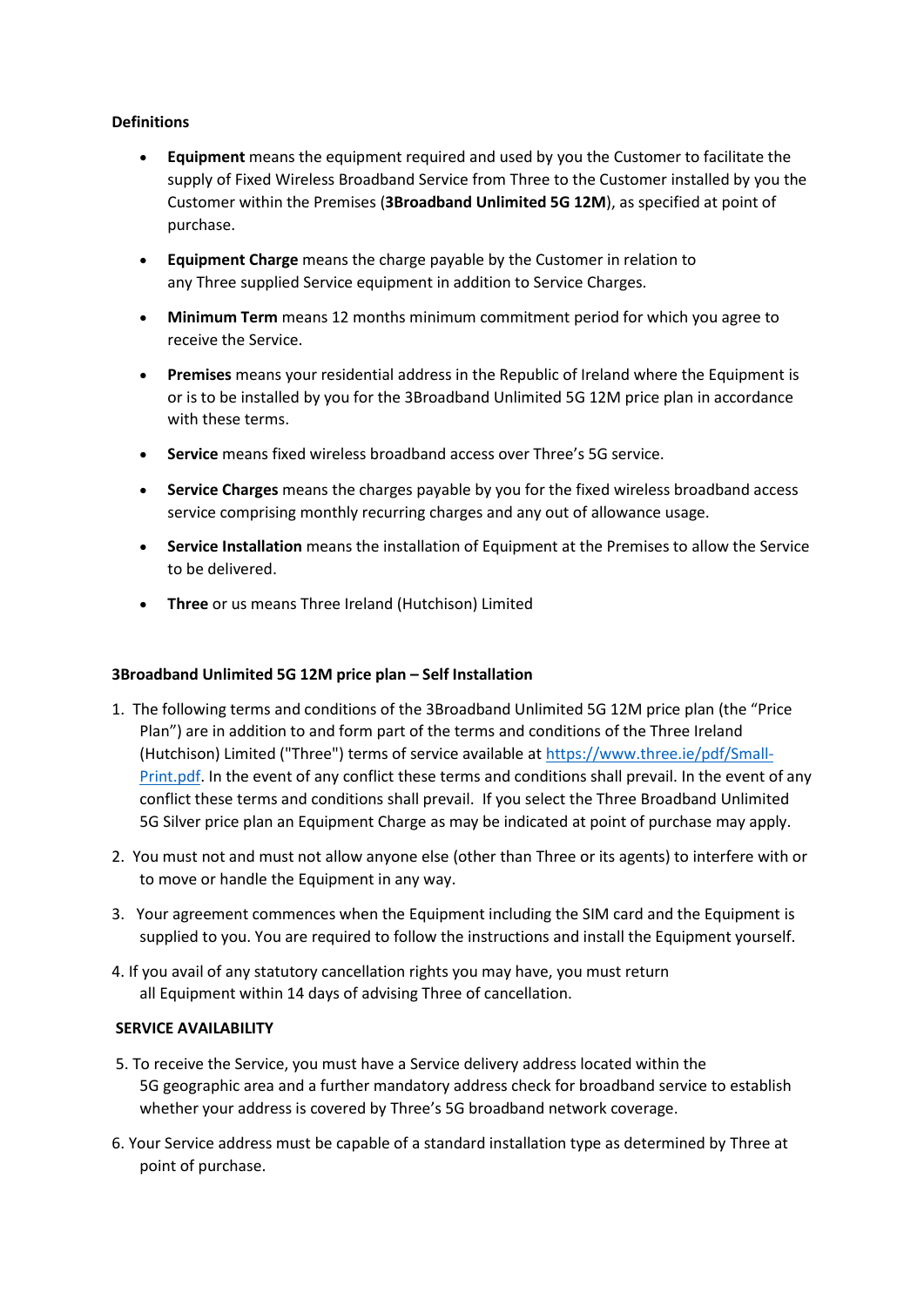- 7. In supplying the Service we will use reasonable skill and care but are unable to guarantee fault free performance. Three makes no warranty that any connection to, transmission over, or results of the Equipment or the Service will meet your requirements or will provide uninterrupted use or will operate as required or be error free.
- 8. If you advise Three of any residence address change for you during your Minimum Term, Three shall endeavour to provide you with the Service at your new residence address if it is within Three's 5G coverage area but Three shall not be obliged to do so and installation charges may apply. You will still be liable to pay the Service Charges in relation to the Minimum Term for the Service provided to your first provided residence address if you move from that first provided residence address during the Minimum Term.

## **MINIMUM TERM**

- 9. The Price Plan is subject to a Minimum Term of 12 months. The minimum price for the Service provided under your Three agreement is the cost of the Plan monthly recurring charge for the Minimum Term.
- 10. If you cancel your Three agreement during the Minimum Term you agree to pay a cancellation fee calculated by multiplying the Price Plan monthly recurring charge by the number of months or part months remaining in your Minimum Term. This cancellation fee will not apply for any cancellation you make within 14 days of entering into your agreement as a consumer where you have entered into a distance contract, ie exclusively via three.ie or over the phone.
- 11. When the Minimum Term has expired, we will supply you with Service until you advise us that you wish to cancel your agreement. If you wish to cancel your agreement after the Minimum Term has expired, you can end your agreement by giving 30 days written or phone notice to us via 1913 and no cancellation fees will apply.

### **ALLOWANCE**

12. A monthly data usage allowance of 1000 gigabytes (GB) per month applies to the Price Plan.

# **CHARGING**

13. The out of bundle rate applicable if the 1000GB is consumed is set out in the Broadband Price Guide at <https://www.three.ie/legal/pricing/>

### **NO CARRYOVER**

14**.** Any unused data allowance of the Plan 1000GB monthly allowance will not be carried forward to the next bill cycle.